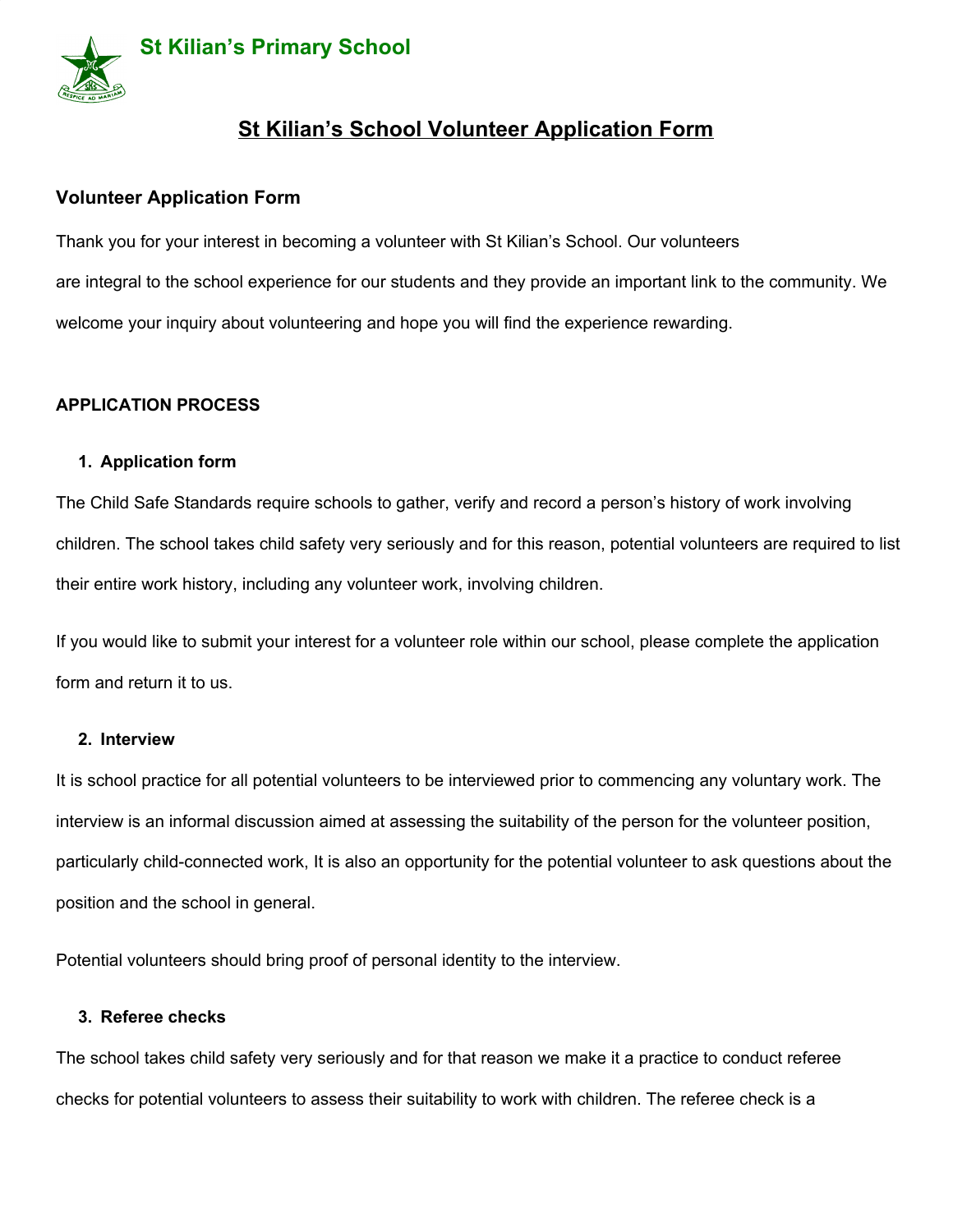discussion between the school and the nominated referee for the purpose of addressing the person's suitability for volunteer work and for engaging in child-connected work.

## **4. Pre-engagement Checks**

All volunteers at St Kilian's School are required to apply for and pass a WWCC. If you do not already have a current WWCC, you will be required to obtain this prior to commencing volunteer work and present the WWCC card to the school as soon as practicable.

## **5. Induction**

Volunteers are provided with an induction to the workplace as a supportive way of introducing them to the school. The induction process is an opportunity to communicate the school ethos, policies and procedures to the new volunteer while introducing them to their role and work area.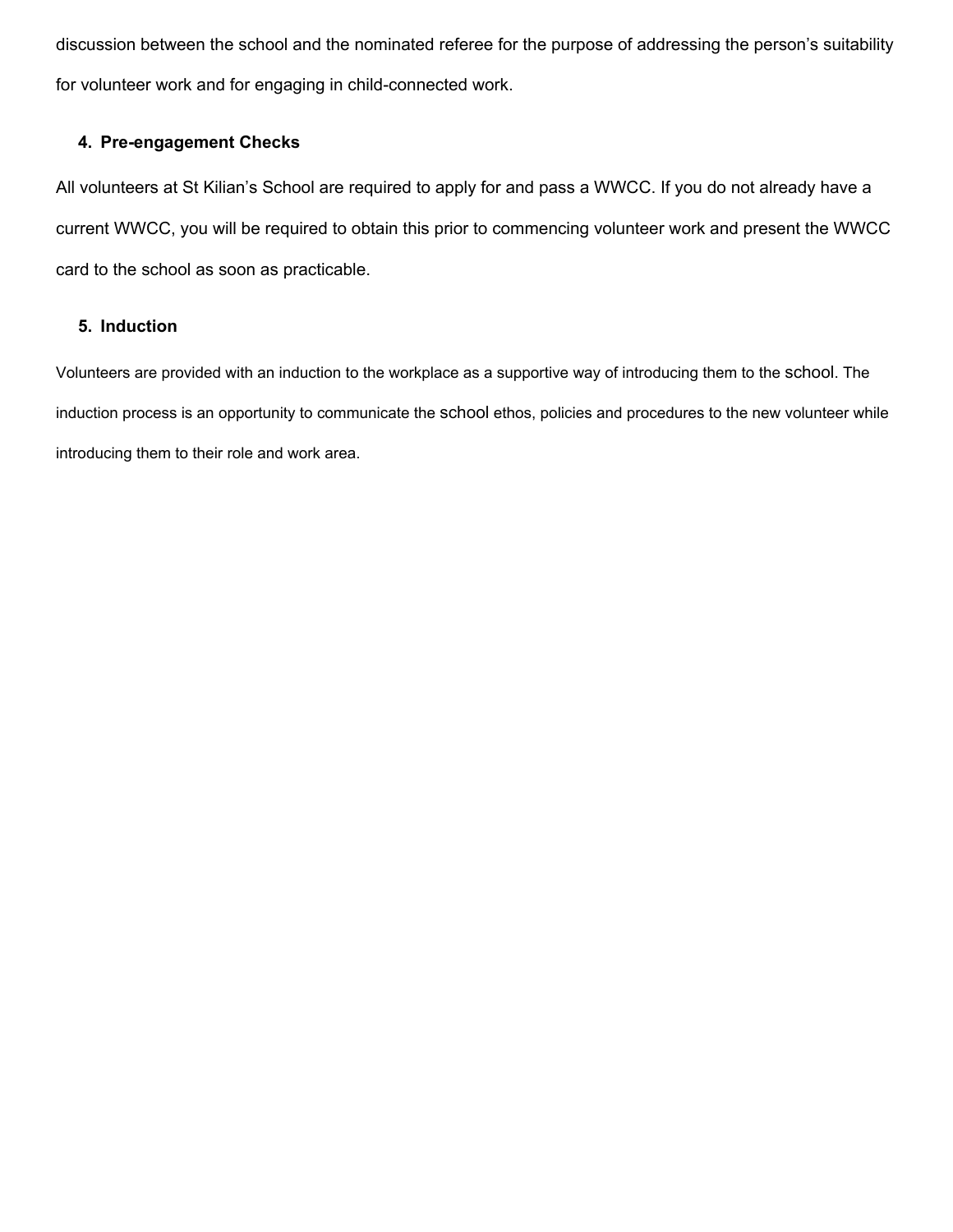| <b>Name</b>                          |                   |                  |  |  |
|--------------------------------------|-------------------|------------------|--|--|
| <b>Title</b><br>(Mr/Miss/Ms/Mrs/etc) | <b>First Name</b> | <b>Last Name</b> |  |  |
|                                      |                   |                  |  |  |

| <b>Contact Information</b> |  |  |
|----------------------------|--|--|
| <b>Address</b>             |  |  |
| Phone (home):              |  |  |
| <b>Phone</b><br>(mobile):  |  |  |
| email:                     |  |  |

| <b>Referee Information</b>                                        |  |  |  |
|-------------------------------------------------------------------|--|--|--|
| <b>Name of Referee</b>                                            |  |  |  |
| <b>Referee's Type of Employment</b><br>and/or Place of Employment |  |  |  |
| <b>Referee Contact Number</b>                                     |  |  |  |